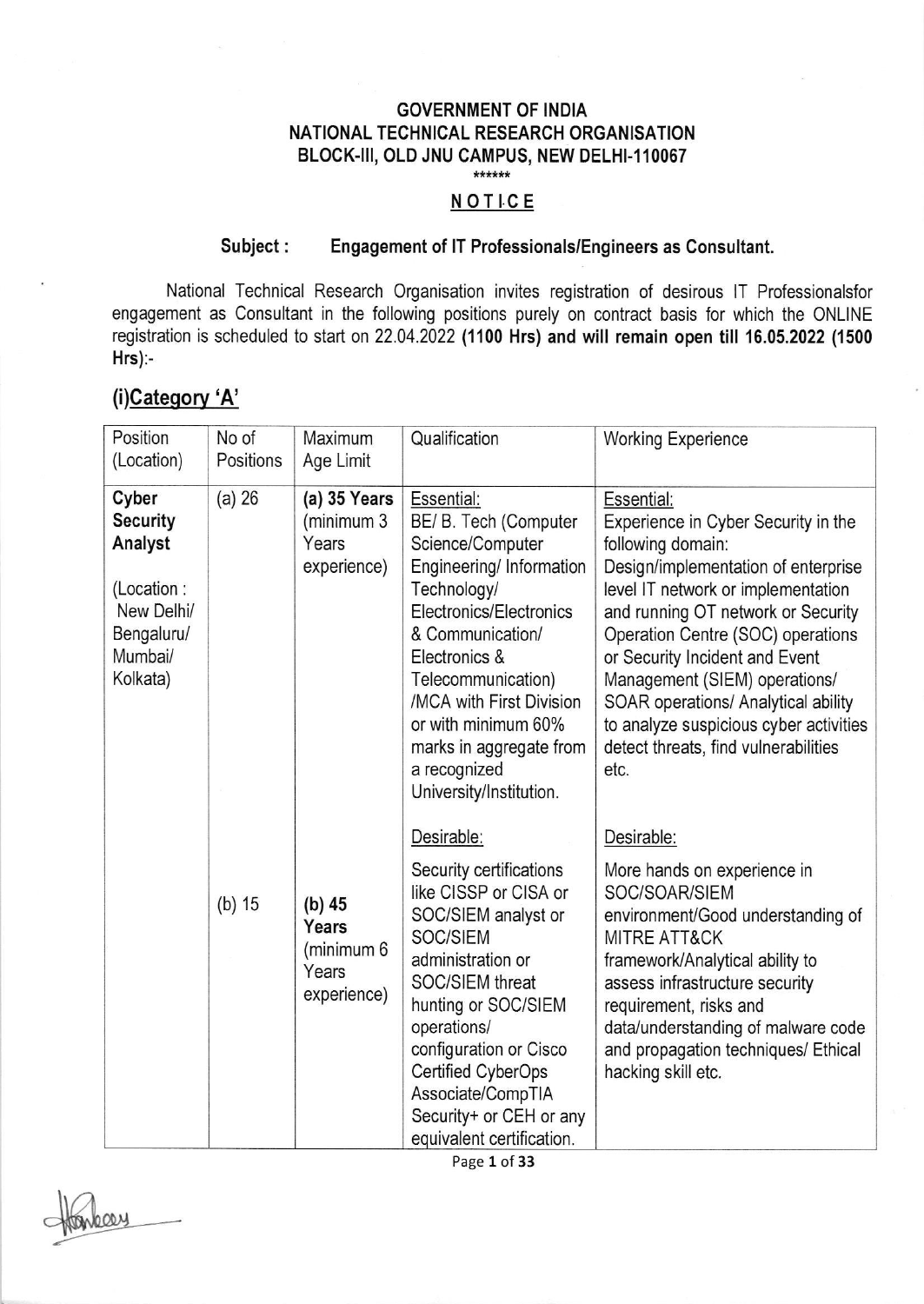| Software<br>Programmer<br>(Location:<br>New Delhi) | 05             | $(a)$ 35 Years<br>(with $4$<br>Years &<br>above<br>experience)                                                                        | Essential:<br>BE/ B. Tech (Computer<br>Science/ Computer<br>Engineering/ Information<br>Technology/ Electronics<br>& Communication)/MCA<br>with First Class/ Division<br>or with minimum 60%<br>marks in aggregate from<br>a recognized University/<br>Institution.                                                              | Essential:<br>Experience in Cyber Security with<br>specialization in:<br>Programming languages(JAVA/<br>$\bullet$<br>PHP/ Python Web Development)<br>and Database management. |
|----------------------------------------------------|----------------|---------------------------------------------------------------------------------------------------------------------------------------|----------------------------------------------------------------------------------------------------------------------------------------------------------------------------------------------------------------------------------------------------------------------------------------------------------------------------------|-------------------------------------------------------------------------------------------------------------------------------------------------------------------------------|
|                                                    |                |                                                                                                                                       | Desirable:<br>Certification from<br>Coursera or edX or<br>Udacity or Codecademy<br>or equivalent in Coding/<br>Security.                                                                                                                                                                                                         | Desirable:<br>Security Tools developed and<br>published at Github/ Bug Bounty<br>winner.<br>Knowledge of DevSecOps.                                                           |
| <b>Risk Analyst</b><br>(Location:<br>New Delhi)    | (a)08<br>(b)08 | $(a)$ 30 Years<br>(with 01<br>years &<br>above<br>experience)<br>$(b)$ 35<br><b>Years</b> (with<br>03 years &<br>above<br>experience) | Essential:<br>BE/ B. Tech (Computer<br>Science/ Computer<br>Engineering/ Information<br>Technology/Electronics<br>& Communication)/<br>MCA with First Class/<br>Division or with<br>minimum 60% marks in<br>aggregate from a<br>recognized<br>University/Institution.<br>Desirable:<br>Certifications like CEH<br>or equivalent. | Essential:<br>Hands on Experience in:<br>Vulnerability Assessment and<br>Penetration testing of<br>Web/Mobile applications and<br>Networks.<br>Knowledge of Python/Java/PhP.  |

takay

Page 2 of 33